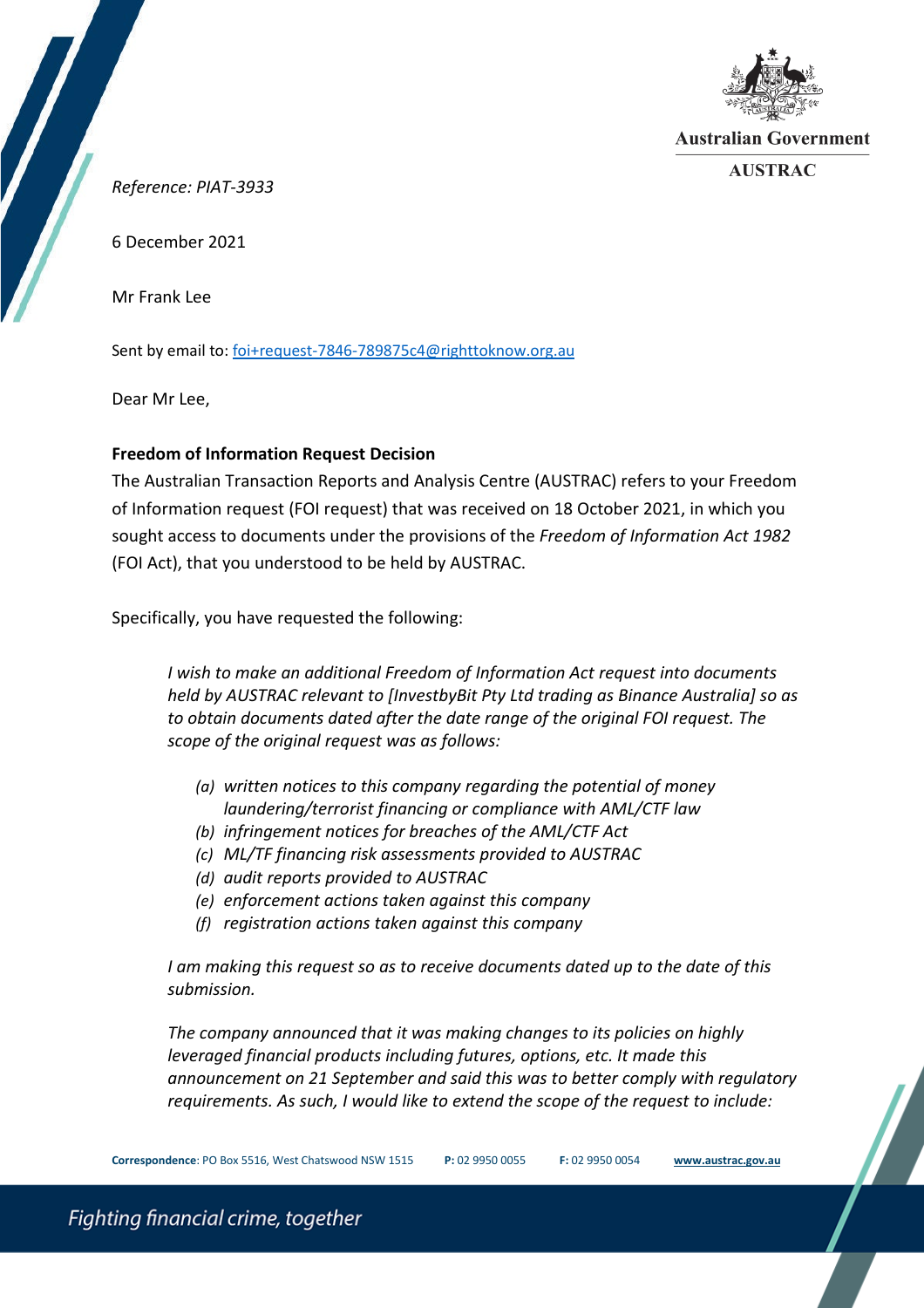- *(g) any correspondence regarding the products this company offers*
- *(h) any correspondence regarding the legality of this company's operations*

The documents requested in categories (a) to (f) are identical to those which you requested in your previous request which AUSTRAC received on 9 September 2021 (our reference PIAT-3892). I note that a decision in relation to PIAT-3892 was handed down on 21 October 2021. In summary, there were no documents found with respect to categories (b), (d), (e) or (f). To the extent that six documents were found responsive to categories (a) and (c), I made the decision to exempt two documents in full and four documents in part on the basis of s 47G or s 22 of the FOI Act.

Pursuant to this latest FOI request from you, a search for the documents in categories (a) to (f) was conducted again, with the date range expanded from 9 September 2021 to the date of this request, 18 October 2021. No additional documents responsive to categories (a) to (f) were found.

In respect of categories (g) and (h), given the specific context in which documents within scope of (g) and (h) are requested, i.e. the announcement InvestbyBit Pty Ltd/ Binance Australia (hereafter referred to as "**the third party**") made on 21 September 2021 that it would cease to offer highly leveraged financial products such as crypto futures and options, I have interpreted that part of your request as seeking correspondence between AUSTRAC and the third party regarding such financial products, and any correspondence regarding the legality of the third party's operations with respect to such financial products.

Searches conducted by AUSTRAC have identified 22 email correspondence consisting of email trails that largely duplicate in content, that potentially fall within scope of categories (g) and (h). As the content of the email correspondence involves information I considered the third party would likely wish to make exemption contentions for, pursuant to s 27 of the FOI Act the third party was notified of the FOI request and invited to comment on the possible disclosure of the email correspondence.

A response from the third party was received on 19 November 2021. After considering the response, I have decided that properly construed, the 22 email correspondence found are in fact not within scope of categories (g) and (h) of this FOI request.

As no additional documents have been found within scope of categories (a) and (f) within the expanded date range of 9 September 2021 to 18 October 2021, and as no documents properly falling within the scope of categories (g) and (h) have been found, I have decided to refuse access under s 24A(1)(b)(ii) of the FOI Act.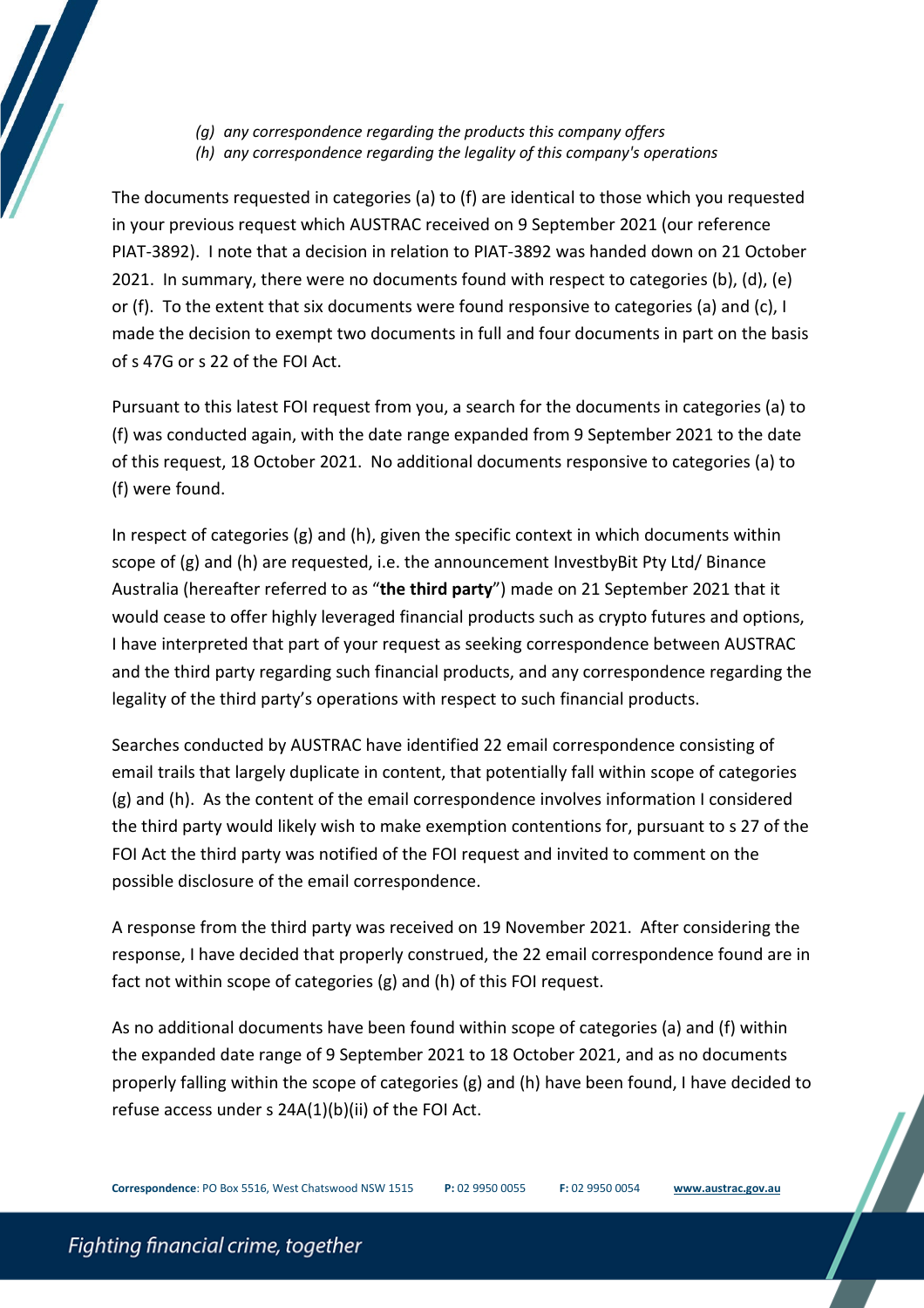Section 26 of the FOI Act requires AUSTRAC to provide a statement of reasons in support of a decision. My reason for this decision is set out in **Attachment A**.

The FOI Act provides a number of avenues for review if you are dissatisfied with any aspect of this decision. Your review rights are set out in **Attachment B**.

If you have any questions or require further information, please contact me via email at [info\\_access@austrac.gov.au](mailto:xxxxxxxxxxx@xxxxxxx.xxx.xx)

Yours sincerely

fherm

Jennifer Ermert Authorised Decision Maker AUSTRAC

**Enclosures** Attachment A – Statement of Reasons Attachment B – Review Rights

**Correspondence**: PO Box 5516, West Chatswood NSW 1515 **P:** 02 9950 0055 **F:** 02 9950 0054 **[www.austrac.gov.au](http://www.austrac.gov.au/)**

Fighting financial crime, together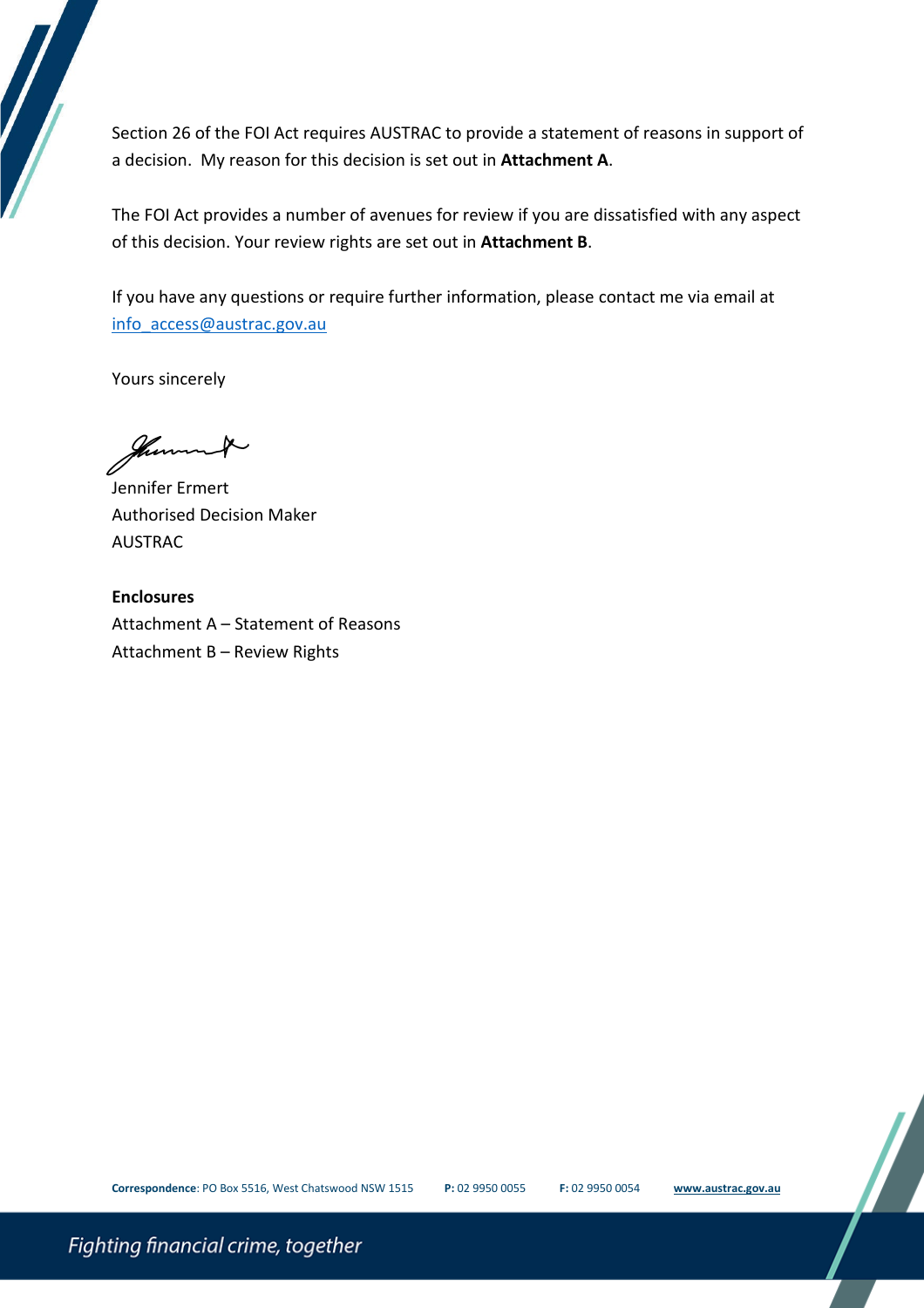# **ATTACHMENT A**

# **Statement of Reasons**

I, Jennifer Ermert, am an officer authorised under s 23 of the FOI Act to make a decision in relation to your request. The following is my decision and the reasons for that decision.

#### **Overview**

In this FOI request, you sought documents identical to that which you requested in PIAT-3892 but with an expanded date range from 9 September 2021 to the date of this request, being 18 October 2021. Two searches conducted by two independent AUSTRAC staff members did not identify any documents in addition to those found pursuant to the request in PIAT-3892.

You also sought correspondence regarding certain products offered by InvestbyBit Pty Ltd/ Binance Australia (hereafter referred to as "**the third party**"), and correspondence regarding the legality of the third party's operations. The correspondence are being sought in the context of an announcement that you say the third party made on 21 September 2021 to cease offering highly leveraged financial products such as crypto futures and options[1](#page-3-0).

Given this specific context against which you seek the correspondence, I have interpreted this part of your request as seeking correspondence between AUSTRAC and the third party regarding such financial products, and any correspondence regarding the legality of the third party's operations with respect to such financial products. Searches conducted based on this interpretation identified 22 email correspondence, consisting of email trails that largely duplicate in content, that are potentially within scope.

Section 27 of the FOI Act, in brief, provides that where a request is made to an agency (such as AUSTRAC) for documents containing the business information of a person, organisation or undertaking which the agency believes the person, organisation or proprietor of the undertaking might reasonably wish to make an exemption contention for on the basis that the documents are either exempt under s 47, or conditionally exempt under s 47G and the disclosure is, on balance, contrary to the public interest, access to the documents must not

 $\overline{a}$ 

<span id="page-3-0"></span><sup>1</sup> [Changes to Binance offerings in Australia | Binance Support](https://www.binance.com/en/support/announcement/0d7c52e9f7c04ae784480eb17fd13157)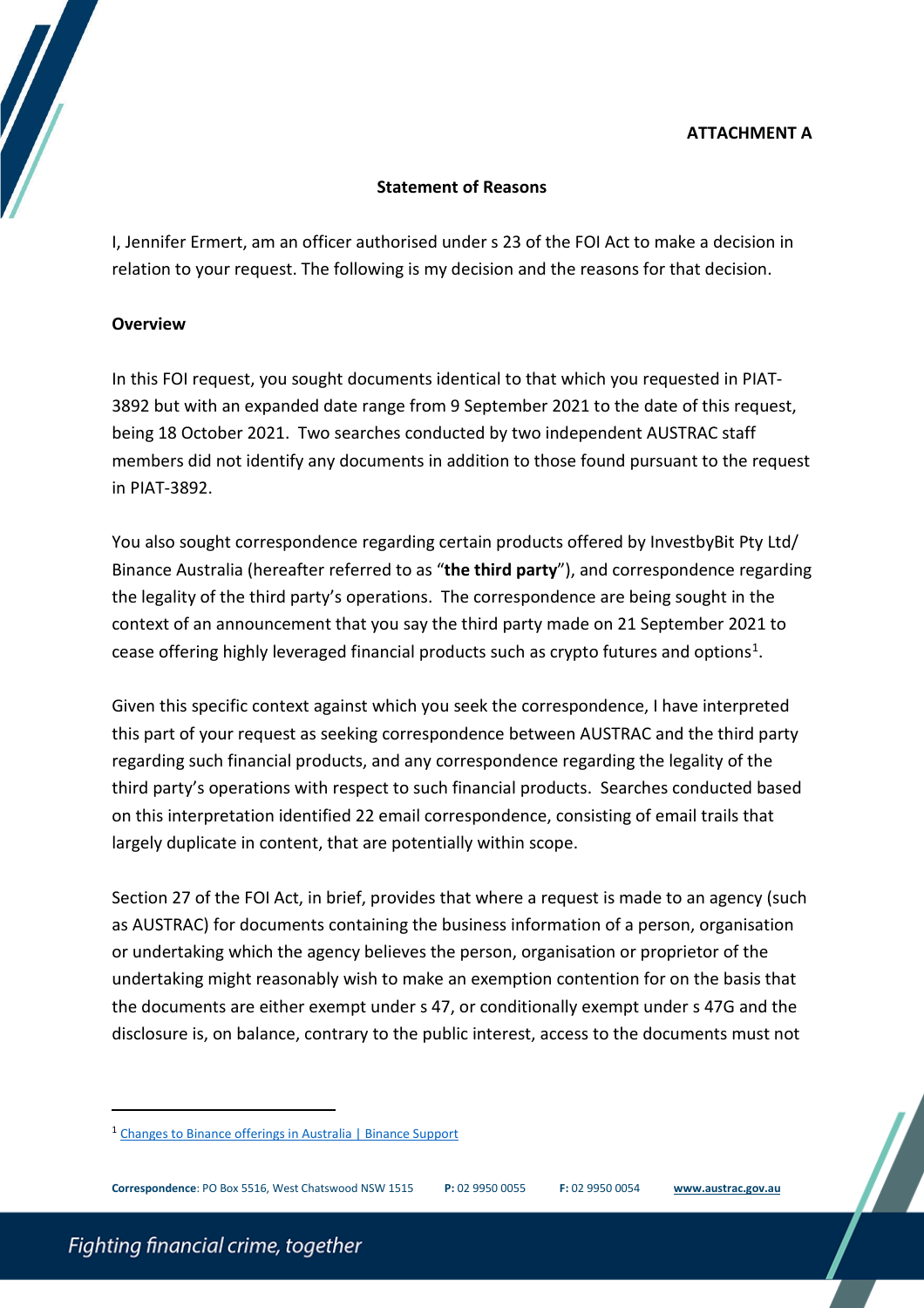be given without providing the person, organisation or proprietor of the undertaking an opportunity to make submissions first.

In this instance, because the email correspondence found to be potentially within scope include information which I considered the third party might likely wish to make exemption contentions for, the third party was invited to comment on the possible disclosure of the email correspondence, pursuant to s 27.

#### **The third party's exemption contentions**

#### The FOI request is miscast

A response from the third party was received on 19 November 2021 objecting to the disclosure of the email correspondence. A central pillar of the third party's objection is that the FOI request is miscast because it is premised on a factually incorrect assertion that the third party made the 21 September 2021 announcement to cease offering crypto futures and options in Australia. The third party contends that it did not make the announcement because it does not offer the products in question; it only offers spot conversion of fiat to digital currency and vice versa. The announcement was in fact made by Binance, which is a separate legal entity domiciled overseas. Therefore, to the extent that the identified email correspondence purport to respond to the FOI request, the third party submits that a proper reading of the scope of the FOI request should lead instead to the conclusion that there are actually no documents responsive to the request.

#### Section 47G conditional exemption

Alternatively, the third party contends that in the event AUSTRAC does not agree that your FOI request is miscast, then the conditional exemption in  $s$  47G(1)(a) ought to be applied.

Section 47G(1)(a) of the FOI Act provides:

- (1) A [document](http://www.austlii.edu.au/cgi-bin/viewdoc/au/legis/cth/consol_act/foia1982222/s4.html#document) is [conditionally exempt](http://www.austlii.edu.au/cgi-bin/viewdoc/au/legis/cth/consol_act/foia1982222/s4.html#conditionally_exempt) if its disclosure under this Act would disclose information concerning a person in respect of his or her business or professional affairs or concerning the business, commercial or financial affairs of an organisation or undertaking, in a case in which the disclosure of the information:
	- (a) would, or could reasonably be expected to, unreasonably affect that person adversely in respect of his or her lawful business or professional affairs or that organisation or undertaking in respect of its lawful business, commercial or financial affairs;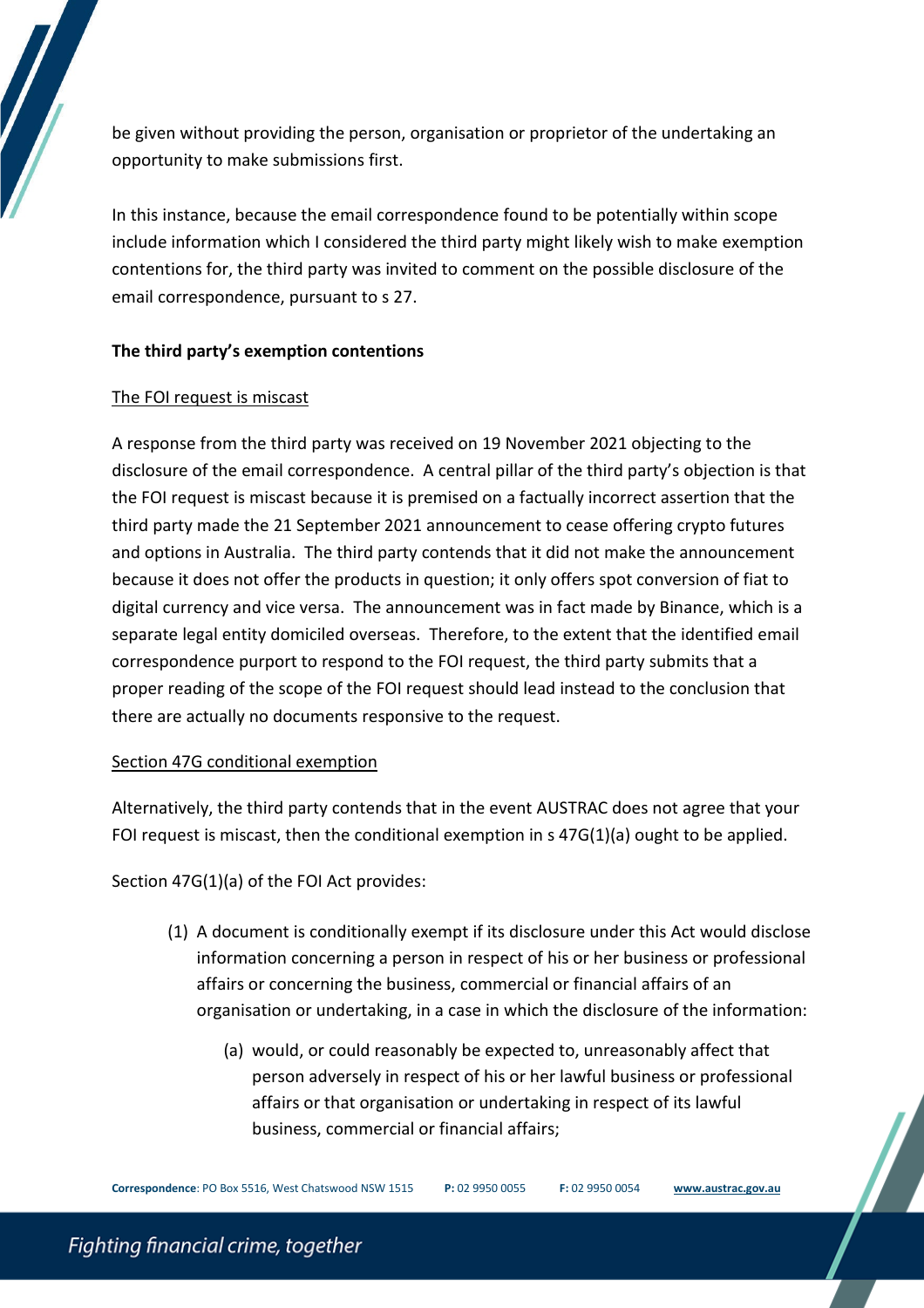The third party contends that whilst the email correspondence relate to the overseas entity Binance rather than itself, nonetheless disclosure of the email correspondence would, or could reasonably be expected to, unreasonably affect the third party's lawful business, commercial or financial affairs. That is, because the email correspondence variously relate to a customer complaint to Binance's support email address or a media inquiry into allegations that recurring systems outages at Binance have left some customers unable to take actions to protect their assets during periods of high market volatility, disclosing the email correspondence would, or could reasonably be expect to, unfairly and incorrectly associate the third party with products it does not provide and cause negative inferences to be drawn about the third party and its operations.

Finally, the third party submits that any proposed disclosure of the email correspondence, which it says are subject to the s 47G(1)(a) conditional exemption, would be contrary to the public interest because the factors favouring access to the documents have not be made out: it would not promote the objects of the FOI Act, nor would it promote the effective oversight of public expenditure or inform debate on matter of public importance.

#### **Consideration of the exemption contentions**

#### No documents exist

I have considered the third party's exemption contentions and carefully reviewed all the material available to me, including the exact wording of the FOI request, the 21 September 2021 announcement (linked in footnote 1), the content of the email correspondence, and information available internally within AUSTRAC confirming that the third party is a legal entity separate to Binance and offers only exchange of fiat for digital currency and vice versa. I accept the third party's contention that the FOI request has been miscast based on a mistaken assumption that the third party offered crypto futures and options and made the product cessation announcement, when neither of those assumptions is true.

Therefore, to the extent that the FOI request seeks access to correspondence concerning the third party's offering of these products and the legality of the third party's operations with respect to these products, I find that the email correspondence identified and which I initially assessed to be potentially within scope, are in fact out of scope.

Subsection 24A(1)(b)(ii) of the FOI Act provides that a request may be refused if documents cannot be found or do not exist. Given there are no documents found that are responsive to the properly construed scope of the FOI request, I am satisfied it is appropriate to refuse access under s 24A(1)(b)(ii) of the FOI Act.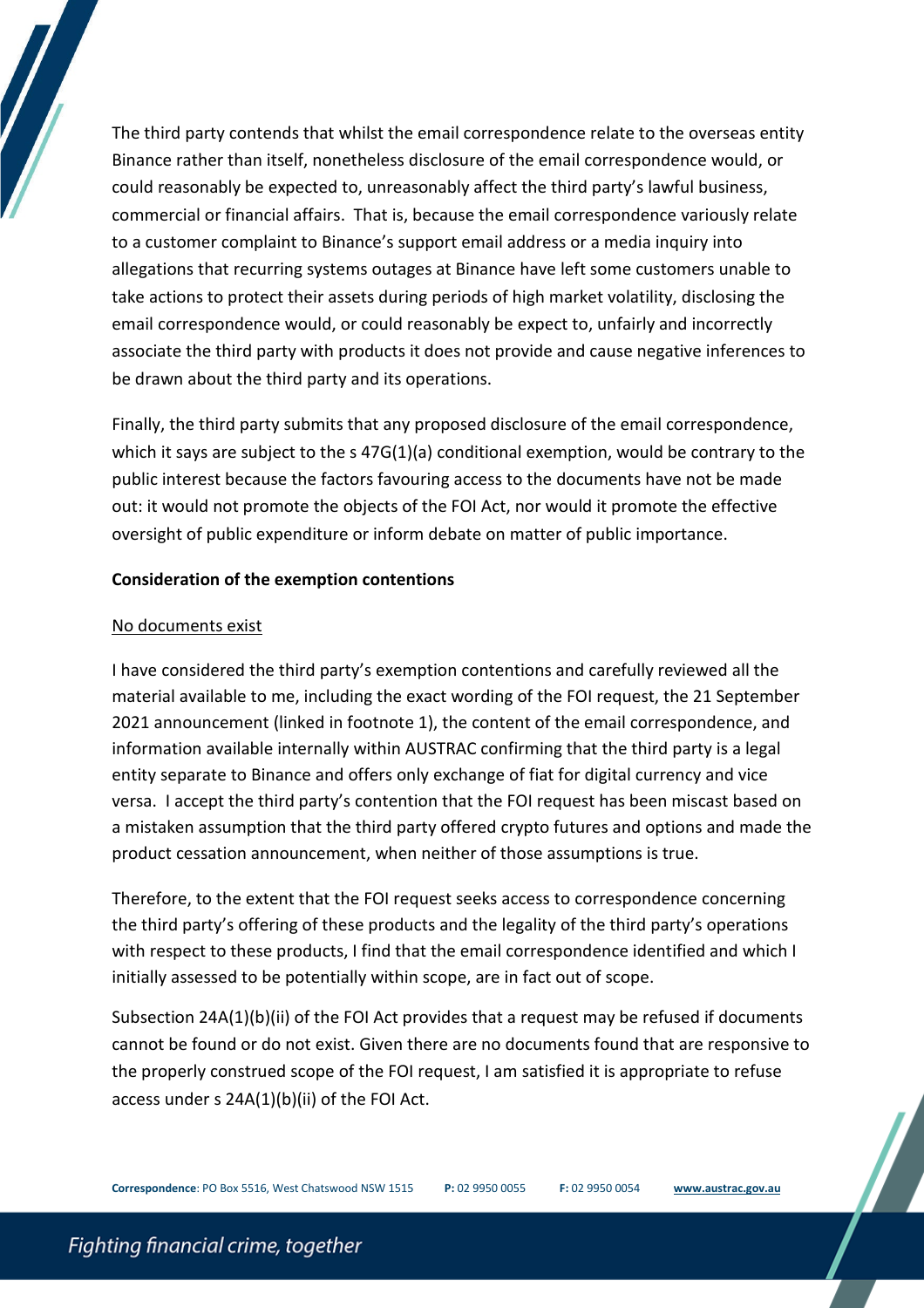#### Conditional exemption and public interest

As I have found that there are no documents in scope, it is unnecessary for me to deal with the third party's alternative exemption contention based on s 47G(1)(a). Nonetheless, I will address the alternative exemption condition for completeness, in anticipation that you may assert (or submit another FOI request) that given the benefit of the preceding discussion, what you really meant to ask for is access to correspondence about the crypto futures and options subject of the 21 September 2021 announcement, and correspondence about the legality of the operation of whichever entity that offered these products.

I accept the third party's exemption contention relying on s 47G(1)(a) and find that if the identified email correspondence were to be disclosed pursuant to a revised scope or new FOI request, the disclosure would, or could reasonably be expected to, adversely affect the third party's lawful business, commercial or financial affairs. Given the ease with which the third party is confused with Binance despite the two being separate legal entities, as demonstrated by the way this FOI request has been miscast as well as the way I have incorrectly assessed the relevance of the email correspondence identified, it is not difficult to understand why the third party would be concerned about potential prejudice of the disclosure to its business by causing the third party to be incorrectly associated with customer complaints etc. directed to the other entity and being tarnished by inference.

Where documents are found to be conditionally exempt – which I have found the email correspondence in question to be  $-$  s 11A(5) of the FOI Act provides that the documents must be disclosed unless circumstances suggest that disclosure of the documents would be, on balance, contrary to public interest. Having regard to the factors specified in s 11B(3) of the FOI Act for determining whether or not disclosure of conditionally exempt documents would, on balance, be contrary to the public interest, I find that whilst disclosing the email correspondence would tend to promote the objects of the FOI Act, the third party's arguments that disclosure would not inform debate on matters of public importance nor promote effective oversight of public expenditure are compelling.

In reaching a conclusion that public interest does not weigh in favour of disclosing the email correspondence, I also had regard to the irrelevant factors which s 11B(4) provides must not be taken into account in assessing public interest, in particular, that access to the document could result in any person misinterpreting or misunderstanding the document. For avoidance of doubt, the potential risk of the content of the email correspondence being misinterpreted or misunderstood as being related or attributable to the third party is not a factor I took into account for the purpose of weighing public interest. Rather – and I reiterate – it was a factor that I considered relevant and took into account for the purpose of assessing the applicability of the s 47G conditional exemption.

**Correspondence**: PO Box 5516, West Chatswood NSW 1515 **P:** 02 9950 0055 **F:** 02 9950 0054 **[www.austrac.gov.au](http://www.austrac.gov.au/)**

# Fighting financial crime, together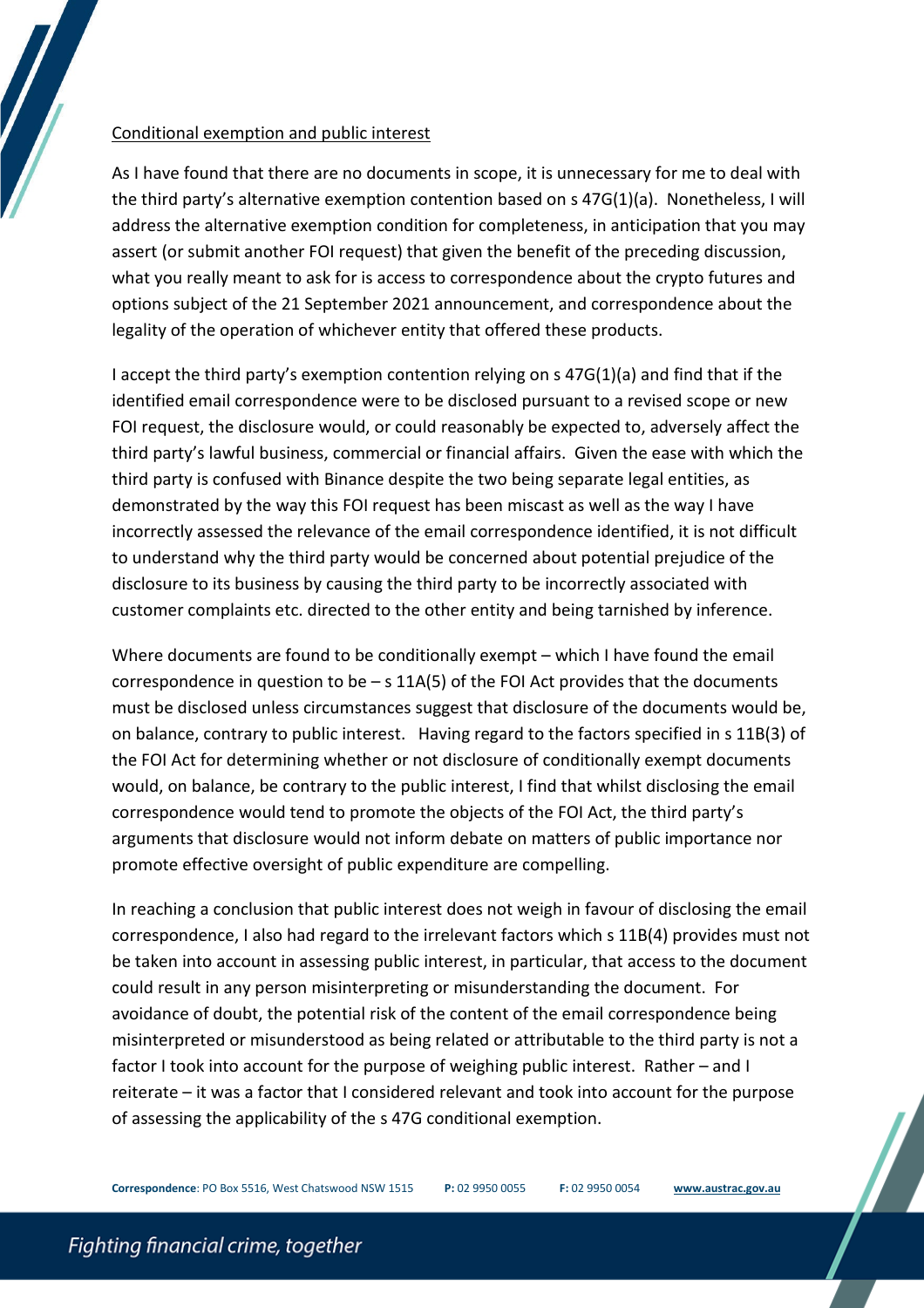# **Evidence/Material on which my findings were based**

In reaching my decision to refuse access to the documents requested, I relied on the following documentary evidence:

- *Freedom of Information Act 1982*;
- Guidelines issued by the Australian Information Commissioner;
- the scope of the FOI request received by AUSTRAC from you on 18 October 2021;
- documents found to be potentially relevant, but ultimately determined not to be within scope;
- AUSTRAC information confirming the third party's status as a separate legal entity to Binance; and
- the third party's submissions outlining its exemption contentions in response to consultation letter issued under s 27 of the FOI Act.

Fighting financial crime, together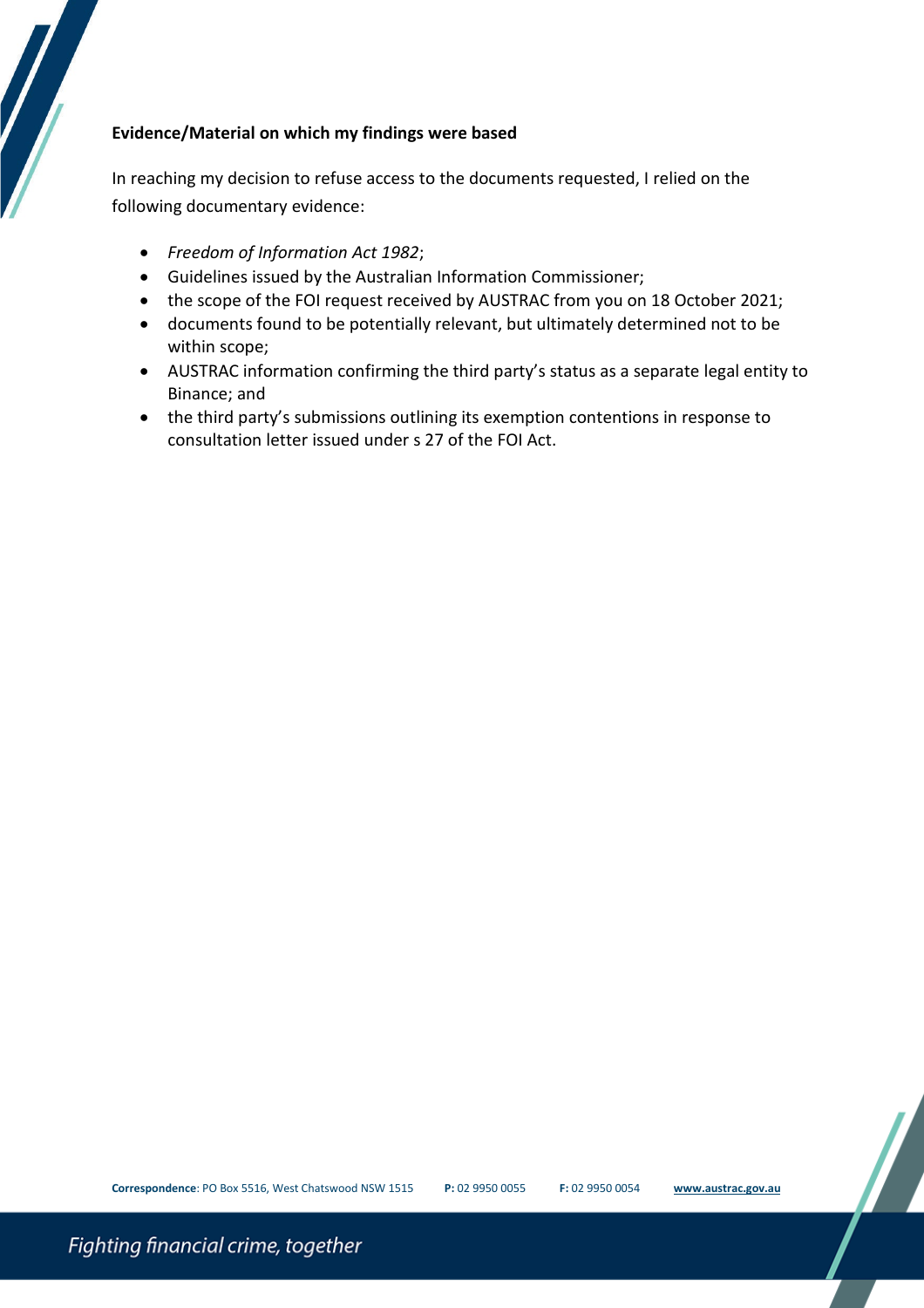# **ATTACHMENT B**

#### **Review Rights**

The following review rights apply.

Section 54 of the FOI Act gives you the right to apply for an internal review of the decision refusing to grant access to documents. An application for a review of the decision must be made in writing within 30 days of receipt of this letter. No particular form is required; however, it would assist the decision maker if the application grounds on which it is considered that the decision should be reviewed were set out.

Under s 53A of the FOI Act you may have ground for review under s 54 if you can establish that there are other documents held by AUSTRAC which have not been released.

Applications for review of the decision should be addressed to [info\\_access@austrac.gov.au](mailto:xxxxxxxxxxx@xxxxxxx.xxx.xx) or via mail to:

**Australian Transaction Reports and Analysis Centre** Freedom of Information PO BOX 5516 WEST CHATSWOOD NSW 1515

It is preferred you seek internal review before seeking review of the decision by the Australian Information Commissioner.

# **Office of the Australian Information Commissioner**

One of the three primary functions of the Office of the Australian Information Commissioner is the oversight of the Freedom of Information Act 1982 and review of decisions made by agencies and ministers under that Act. If you are dissatisfied with the result of an FOI request, you may seek an Information Commissioner (IC) review. IC review applications can be made to [enquiries@oaic.gov.au](mailto:xxxxxxxxx@xxxx.xxx.xx) or via mail to:

Office of the Australian Information Commissioner GPO Box 5218 SYDNEY NSW 2001

For further information about IC reviews please refer to the OAIC website.